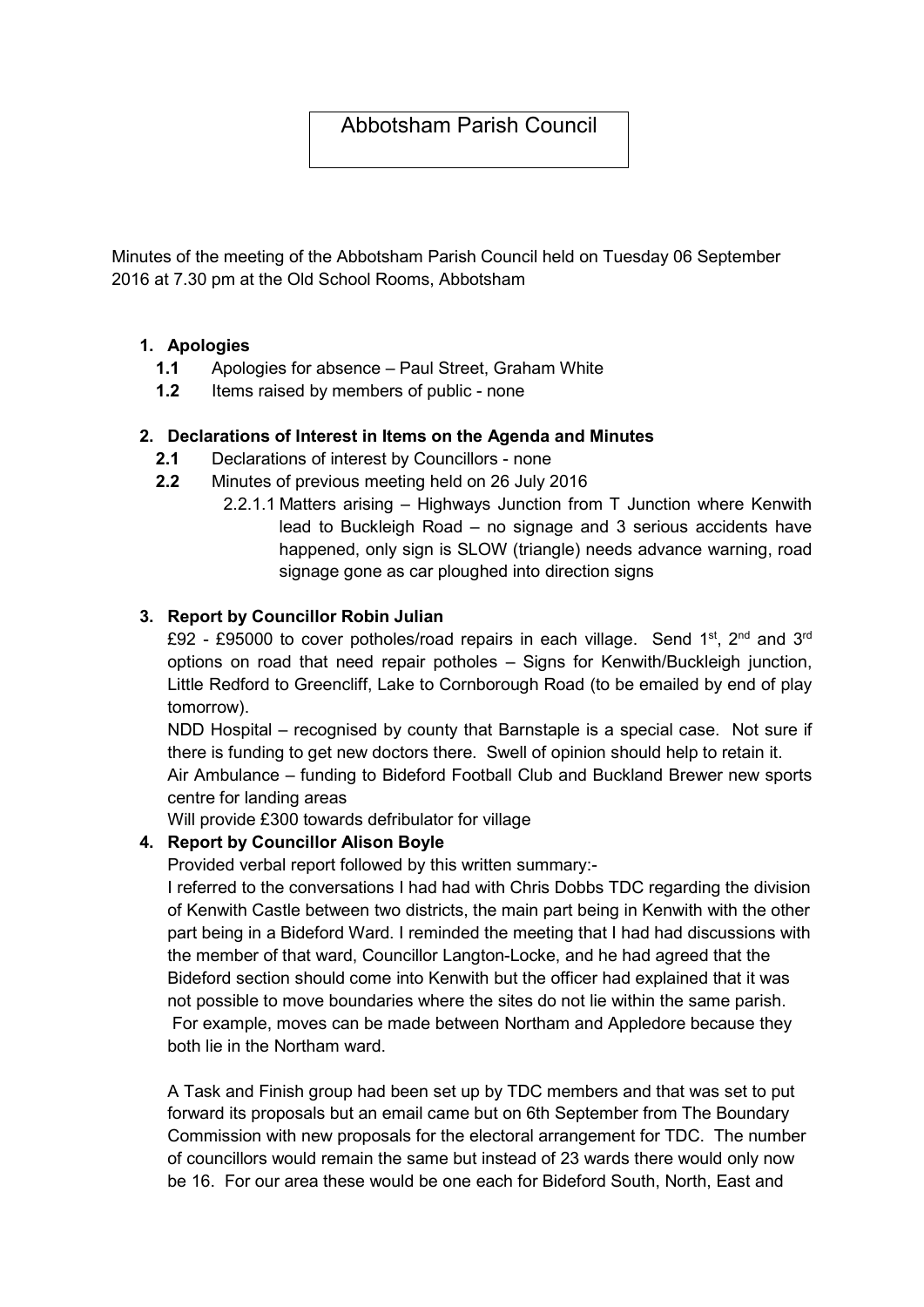West; Appledore; Northam and Kenwith would be part of the new Monkleigh and Putford Ward, with Parkham being put into Hartland. I was horrified.

The Boundary Commission are opening consultation until 31st October and have given the following links: http://www.lgbce.org.uk

https://consultation.lgbce.org.uk

Please respond to this. A presentation will be given at Full Council 12th September 18.00 hrs at Bideford Town Hall for anyone who could come along.

# 5. Planning

- 5.1  $1/0634/2016/FULM 27$  units of close care units in association with existing care and nursing facility at Kenwith Castle for Chichester Homes Developments Ltd – Concerns on visibility coming out from main entrance and feel that improvements should be made to splays, point out that drain in existing road does cause flooding when blocked, Service centre does not seem to be big enough, Concern if any construction traffic were to come through village, would request developer to request construction traffic to come in from Westward Ho! Junction, residents of estate request that pumping station is enlarged to coped with increased capacity.
- 5.2 1/0783/2016/FUL Variation of condition 2 of planning permission 1/0164/2016/FUL – amended design – Pig on the Hill, Westward Ho! For Tarka Enterprises Ltd – no objections

## 6. Clerks Report

- 6.1 Boundary changes for Kenwith Gardens as dealt with in Cllr Boyle's report
- 6.2 Road traffic closures/work closures don't seem to be happening
- 6.3 TAP funding could we use it for hedging and tree maintenance, village hall improvements. Contact Alwington and Littleham to suggest these uses
- 6.4 Overflow car park, The Big Sheep used more regularly, visibility is poor and mud carried onto the road. Nick to provide dates during August

# 7. Chairs Report

- 7.1 VIPS/maintenance in the Village nothing been done this month. Weed spray been done. Some lopping needed to trees once leaves done, Area in Rocky Lane needs channel digging out to allow drainage to ditch to stream, continuation of maintenance to verges in St Helens
- 7.2 Post office closure Hartland PO will be offering service in village hall on Wednesday and Friday mornings (subject to Post master being approved at interview). Matt from post offices has contacted Jenna to arrange electrics etc.

# 8. Finance

- 8.1 Submission of Audit Commission
	- 8.1.1 Annual Governance statement 2015/16 agreed and signed by chair and clerk
	- 8.1.2 Accounting statements 2015/16 recorded information agreed and signed by chair